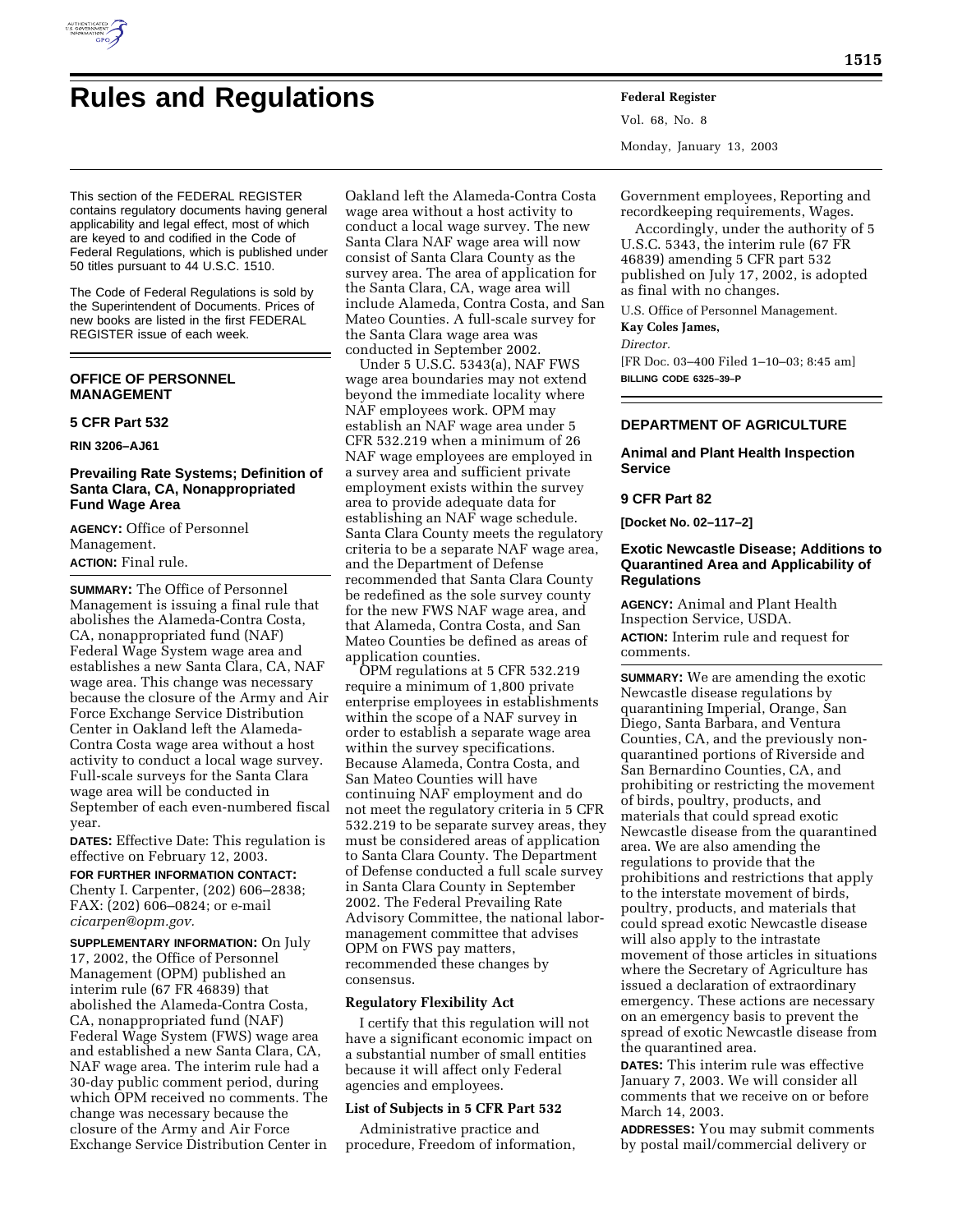by e-mail. If you use postal mail/ commercial delivery, please send four copies of your comment (an original and three copies) to: Docket No. 02–117–2, Regulatory Analysis and Development, PPD, APHIS, Station 3C71, 4700 River Road Unit 118, Riverdale, MD 20737– 1238. Please state that your comment refers to Docket No. 02–117–2. If you use e-mail, address your comment to *regulations@aphis.usda.gov.* Your comment must be contained in the body of your message; do not send attached files. Please include your name and address in your message and ''Docket No. 02–117–2'' on the subject line.

You may read any comments that we receive on this docket in our reading room. The reading room is located in room 1141 of the USDA South Building, 14th Street and Independence Avenue, SW., Washington, DC. Normal reading room hours are 8 a.m. to 4:30 p.m., Monday through Friday, except holidays. To be sure someone is there to help you, please call (202) 690–2817 before coming.

APHIS documents published in the **Federal Register**, and related information, including the names of organizations and individuals who have commented on APHIS dockets, are available on the Internet at *http:// www.aphis.usda.gov/ppd/rad/ webrepor.html.*

**FOR FURTHER INFORMATION CONTACT:** Dr. Aida Boghossian, Senior Staff Veterinarian, Emergency Programs Staff, VS, APHIS, 4700 River Road Unit 41, Riverdale, MD 20737–1231; (301) 734– 8073.

### **SUPPLEMENTARY INFORMATION:**

## **Background**

Exotic Newcastle disease (END) is a contagious and fatal viral disease affecting the respiratory, nervous, and digestive systems of birds and poultry. END is so virulent that many birds and poultry die without showing any clinical signs. A death rate of almost 100 percent can occur in unvaccinated poultry flocks. END can infect and cause death even in vaccinated poultry.

The regulations in ''Subpart A— Exotic Newcastle Disease (END)'' (9 CFR 82.1 through 82.15, referred to below as the regulations) were established to prevent the spread of END in the United States in the event of an outbreak. In § 82.3, paragraph (a) provides that any area where birds or poultry infected with END are located will be designated as a quarantined area, and that a quarantined area is any geographical area, which may be a premises or all or part of a State, deemed by epidemiological evaluation to be

sufficient to contain all birds or poultry known to be infected with or exposed to END. Less than an entire State will be designated as a quarantined area only if the State enforces restrictions on intrastate movements from the quarantined area that are at least as stringent as the regulations. The regulations prohibit or restrict the interstate movement of birds, poultry, products, and materials that could spread END from quarantined areas. Areas quarantined because of END are listed in § 82.3, paragraph (c).

On October 1, 2002, END was confirmed in the State of California. The disease has been confirmed in backyard poultry, which are raised on private premises for hobby, exhibition, and personal consumption, and in commercial poultry.

In an interim rule effective on November 21, 2002, and published in the **Federal Register** on November 26, 2002 (67 FR 70674–70675, Docket No. 02–117–1), we amended the regulations in § 82.3(c) by quarantining Los Angeles County and portions of Riverside and San Bernardino Counties and restricting the interstate movement of birds, poultry, products, and materials that could spread END from the quarantined area.

In this interim rule, we are quarantining additional counties in California, either because END has been confirmed in those counties or because of the geographical proximity of those counties to areas in which END has been confirmed. Specifically, we are amending § 82.3(c) of the regulations by adding Imperial, Orange, San Diego, Santa Barbara, and Ventura Counties and the previously non-quarantined portions of Riverside and San Bernardino Counties to the quarantined area for END and by prohibiting or restricting the movement of birds, poultry, products, and materials that could spread END from the quarantined area.

On January 6, 2003 the Secretary of Agriculture signed a declaration of extraordinary emergency with respect to the END situation in California. As provided under sec. 10407 of the Animal Health Protection Act (7 U.S.C. 8306), that declaration of extraordinary emergency authorizes the Secretary to (1) hold, seize, treat, apply other remedial actions to, destroy (including preventative slaughter), or otherwise dispose of, any animal, article, facility, or means of conveyance if the Secretary determines the action is necessary to prevent the dissemination of END and (2) prohibit or restrict the movement or use within the State of California, or any portion of the State of California, of any

animal or article, means of conveyance, or facility if the Secretary determines that the prohibition or restriction is necessary to prevent the dissemination of END.

As noted previously, the regulations in §§ 82.1 through 82.15 prohibit or restrict the interstate movement from quarantined areas of birds, poultry, products, and materials that could spread END. In light of the Secretary's declaration of extraordinary emergency and its accompanying authority to prohibit or restrict, if necessary to prevent the spread of END, the movement or use within the State of California of any animal or article, means of conveyance, or facility, we are amending the regulations to provide that the provisions of the regulations regarding interstate movement will also apply to intrastate movement. This provision, which we are adding as a new § 82.16, specifies that the applicability of the regulations to intrastate movement holds only in situations where the Secretary has issued a declaration of extraordinary emergency and only until such time as the Secretary terminates that declaration.

#### **Emergency Action**

This rulemaking is necessary on an emergency basis to prevent END from spreading to other States. Under these circumstances, the Administrator has determined that prior notice and opportunity for public comment are contrary to the public interest and that there is good cause under 5 U.S.C. 553 for making this rule effective less than 30 days after publication in the **Federal Register**.

We will consider comments that we receive during the comment period for this interim rule (*see* **DATES** above). After the comment period closes, we will publish another document in the **Federal Register**. The document will include a discussion of any comments we receive and any amendments we are making to the rule.

## **Executive Order 12866 and Regulatory Flexibility Act**

This rule has been reviewed under Executive Order 12866. For this action, the Office of Management and Budget has waived its review under Executive Order 12866.

This rule amends the regulations by quarantining Imperial, Orange, San Diego, Santa Barbara, and Ventura Counties, CA, and the previously nonquarantined portions of Riverside and San Bernardino Counties, CA, and by prohibiting or restricting the movement of birds, poultry, products, and